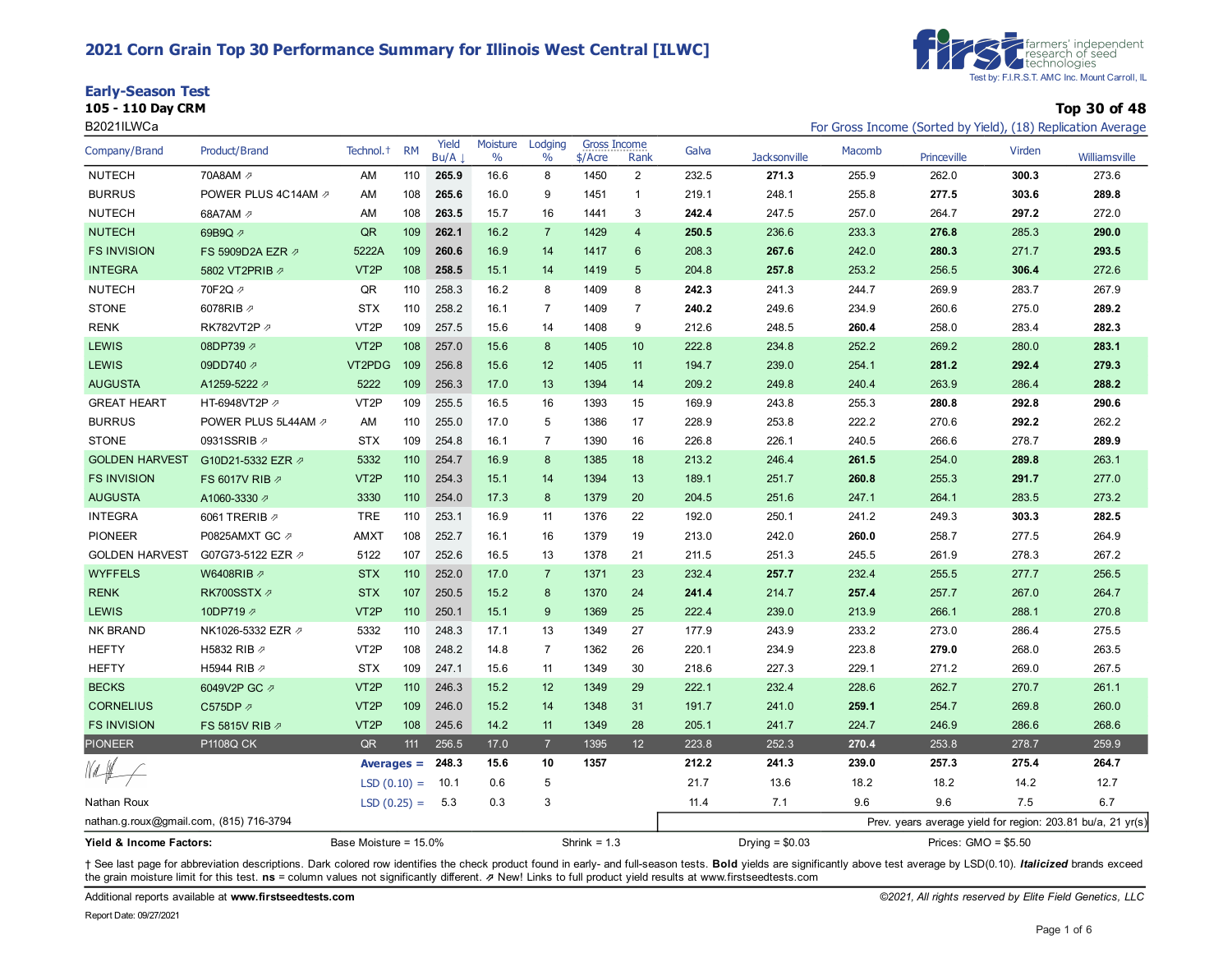## **2021 Corn Grain Top 30 Performance Summary for Illinois West Central [ILWC]**

| <b>Full-Season Test</b>                                                                                                                                                                                                                                   |              |
|-----------------------------------------------------------------------------------------------------------------------------------------------------------------------------------------------------------------------------------------------------------|--------------|
| 111 - 115 Day CRM<br><u>in the contract of the contract of the contract of the contract of the contract of the contract of the contract of the contract of the contract of the contract of the contract of the contract of the contract of the contra</u> | Top 30 of 72 |



| B2021ILWCb                              |                      |                       |           |               |                  |                          |                                  |                |       |                     |        |                      |        | For Gross Income (Sorted by Yield), (18) Replication Average |
|-----------------------------------------|----------------------|-----------------------|-----------|---------------|------------------|--------------------------|----------------------------------|----------------|-------|---------------------|--------|----------------------|--------|--------------------------------------------------------------|
| Company/Brand                           | <b>Product/Brand</b> | Technol. <sup>+</sup> | <b>RM</b> | Yield<br>Bu/A | Moisture<br>$\%$ | Lodging<br>$\frac{0}{0}$ | <b>Gross Income</b><br>$$/$ Acre | Rank           | Galva | <b>Jacksonville</b> | Macomb | Princeville          | Virden | Williamsville                                                |
| <b>FS INVISION</b>                      | FS 6595V RIB 2       | VT <sub>2</sub> P     | 115       | 279.9         | 19.6             | 9                        | 1500                             | $\mathbf{1}$   | 247.5 | 257.7               | 273.8  | 283.3                | 311.1  | 306.2                                                        |
| <b>GREEN VALLEY</b>                     | GV8212VT2PRIB ク      | VT <sub>2</sub> P     | 112       | 275.0         | 19.1             | 10                       | 1479                             | $\overline{c}$ | 247.7 | 269.1               | 275.9  | 277.3                | 275.3  | 304.7                                                        |
| <b>PROHARVEST</b>                       | 8360 VT2PRIB 2       | VT <sub>2</sub> P     | 113       | 272.5         | 18.8             | 10                       | 1468                             | 3              | 245.9 | 267.9               | 260.2  | 280.6                | 293.9  | 286.5                                                        |
| <b>CORNELIUS</b>                        | C7366DGDP 2          | VT2PDG                | 113       | 270.5         | 18.2             | 8                        | 1461                             | $\overline{4}$ | 243.2 | 238.5               | 274.7  | 260.6                | 306.2  | 300.0                                                        |
| <b>LEWIS</b>                            | 15DP899 2            | VT <sub>2</sub> P     | 115       | 269.6         | 19.6             | 6                        | 1445                             | 8              | 233.8 | 246.5               | 259.9  | 265.9                | 312.7  | 298.8                                                        |
| <b>BECKS</b>                            | 6374V2P GC 2         | VT <sub>2</sub> P     | 113       | 269.1         | 17.5             | 8                        | 1460                             | 5              | 243.0 | 251.6               | 263.5  | 274.3                | 284.3  | 297.6                                                        |
| <b>WYFFELS</b>                          | W7876RIB 2           | VT <sub>2</sub> P     | 114       | 268.5         | 18.6             | 6                        | 1447                             | 6              | 256.6 | 251.8               | 270.8  | 256.5                | 281.0  | 294.1                                                        |
| LEWIS                                   | 15DT512 2            | <b>TRE</b>            | 115       | 268.0         | 19.0             | 9                        | 1442                             | 9              | 241.4 | 243.8               | 272.4  | 268.5                | 290.7  | 290.9                                                        |
| <b>NUTECH</b>                           | 74B6AM 2             | AM                    | 114       | 266.8         | 18.6             | 10                       | 1438                             | 10             | 230.2 | 264.7               | 252.6  | 271.8                | 290.6  | 290.6                                                        |
| <b>STONE</b>                            | 1122SSRIB 2          | <b>STX</b>            | 111       | 266.3         | 17.3             | 10                       | 1446                             | $\overline{7}$ | 232.6 | 240.5               | 259.4  | 269.6                | 311.0  | 284.8                                                        |
| <b>GREAT HEART</b>                      | HT-7256DGVT2P 2      | VT2PDG                | 112       | 265.4         | 18.2             | $\overline{7}$           | 1434                             | 12             | 255.6 | 249.1               | 273.5  | 257.5                | 289.4  | 267.4                                                        |
| <b>FS INVISION</b>                      | FS 6395VDG RIB 2     | VT2PDG                | $-113$    | 265.3         | 17.9             | 10                       | 1436                             | 11             | 227.4 | 235.0               | 263.0  | 276.5                | 302.5  | 287.1                                                        |
| <b>BURRUS</b>                           | 6Y61 DGVT2P 2        | VT2PDG 113            |           | 264.5         | 17.8             | 8                        | 1432                             | 13             | 257.7 | 236.2               | 262.0  | 269.8                | 272.9  | 288.5                                                        |
| DYNA-GRO                                | D53SS13 7            | <b>STX</b>            | 113       | 264.1         | 18.7             | 10                       | 1424                             | 14             | 251.0 | 249.0               | 262.6  | 252.1                | 280.5  | 289.4                                                        |
| <b>STONE</b>                            | 1332SSRIB 2          | <b>STX</b>            | 113       | 263.1         | 18.3             | 11                       | 1421                             | 15             | 254.3 | 249.1               | 266.7  | 241.7                | 281.2  | 285.4                                                        |
| <b>BECKS</b>                            | 6557V2P GC 2         | VT <sub>2</sub> P     | 115       | 260.9         | 19.1             | $\overline{7}$           | 1402                             | 19             | 272.0 | 229.8               | 262.0  | 261.8                | 267.9  | 272.2                                                        |
| <b>HEFTY</b>                            | H6552 2              | VT <sub>2</sub> P     | 115       | 260.8         | 20.7             | 8                        | 1390                             | 24             | 246.1 | 249.4               | 256.6  | 245.6                | 282.6  | 284.6                                                        |
| <b>LEWIS</b>                            | 11DT912 2            | <b>TRE</b>            | 111       | 260.2         | 15.9             | 9                        | 1420                             | 16             | 241.9 | 255.7               | 233.6  | 260.4                | 274.3  | 295.1                                                        |
| <b>RENK</b>                             | RK915VT2P 2          | VT <sub>2</sub> P     | 115       | 259.8         | 19.4             | 12                       | 1395                             | 23             | 219.6 | 231.3               | 252.9  | 277.8                | 294.6  | 282.7                                                        |
| <b>NUTECH</b>                           | 71F5Q 2              | QR                    | 111       | 259.4         | 17.5             | 13                       | 1407                             | 18             | 191.5 | 243.5               | 283.1  | 274.9                | 284.3  | 279.0                                                        |
| <b>INTEGRA</b>                          | 6162 VT2PRIB 2       | VT <sub>2</sub> P     | 111       | 259.3         | 16.7             | 8                        | 1413                             | 17             | 235.4 | 229.1               | 250.8  | 267.2                | 292.4  | 280.9                                                        |
| <b>BURRUS</b>                           | POWER PLUS 6J92AM 2  | AM                    | 113       | 258.9         | 18.1             | $9\,$                    | 1401                             | 20             | 212.7 | 242.5               | 266.1  | 262.8                | 281.6  | 287.7                                                        |
| <b>PIONEER</b>                          | P1366Q GC 2          | QR                    | 113       | 257.7         | 17.9             | $\overline{7}$           | 1396                             | 21             | 237.9 | 253.7               | 257.9  | 252.7                | 284.9  | 259.3                                                        |
| <b>INTEGRA</b>                          | 6555 VT2PRIB 2       | VT <sub>2</sub> P     | 114       | 257.2         | 17.5             | 9                        | 1395                             | 22             | 235.9 | 253.1               | 248.3  | 251.3                | 281.2  | 273.5                                                        |
| <b>PROHARVEST</b>                       | 83P33 DGVT2PRIB 2    | VT2PDG                | 113       | 257.0         | 18.2             | 10                       | 1389                             | 26             | 237.3 | 224.0               | 245.9  | 278.0                | 289.3  | 267.3                                                        |
| <b>WYFFELS</b>                          | W7208 2              | <b>STX</b>            | 112       | 256.9         | 18.8             | 10                       | 1383                             | 27             | 229.5 | 252.0               | 254.6  | 263.5                | 269.1  | 272.5                                                        |
| <b>GOLDEN HARVEST</b>                   | G12S75-5122 EZR 2    | 5122                  | 112       | 256.1         | 19.0             | 6                        | 1378                             | 31             | 241.9 | 235.3               | 251.1  | 261.2                | 275.9  | 271.4                                                        |
| <b>NUTECH</b>                           | 74A9AM 2             | AM                    | 114       | 255.3         | 18.1             | 9                        | 1378                             | 30             | 247.7 | 207.6               | 267.1  | 253.0                | 265.9  | 290.6                                                        |
| <b>PROHARVEST</b>                       | 82P29 VT2PRIB 2      | VT <sub>2</sub> P     | 112       | 255.2         | 16.9             | 10                       | 1389                             | 25             | 234.3 | 251.5               | 237.9  | 250.6                | 286.0  | 271.1                                                        |
| <b>FS INVISION</b>                      | FS 6306T RIB 2       | <b>TRE</b>            | 113       | 253.9         | 17.0             | 15                       | 1380                             | 28             | 221.3 | 219.3               | 256.8  | 262.5                | 284.3  | 279.2                                                        |
| <b>PIONEER</b>                          | P1108Q CK            | QR                    | 111       | 254.9         | 18.2             | 11                       | 1379                             | 29             | 225.8 | 252.2               | 274.3  | 244.2                | 264.6  | 268.4                                                        |
|                                         |                      | Averages $=$          |           | 253.7         | 18.0             | 10                       | 1372                             |                | 229.6 | 236.2               | 249.9  | 255.0                | 278.4  | 273.3                                                        |
|                                         |                      | $LSD(0.10) =$         |           | 9.3           | 0.6              | 5                        |                                  |                | 16.4  | 14.3                | 16.5   | 21.2                 | 14.5   | 14.4                                                         |
| Nathan Roux                             |                      | $LSD(0.25) =$         |           | 4.9           | 0.3              | 2                        |                                  |                | 8.6   | 7.5                 | 8.7    | 11.2                 | 7.6    | 7.5                                                          |
| nathan.g.roux@gmail.com, (815) 716-3794 |                      |                       |           |               |                  |                          |                                  |                |       |                     |        |                      |        | Prev. years average yield for region: 203.81 bu/a, 21 yr(s)  |
| Yield & Income Factors:                 |                      | Base Moisture = 15.0% |           |               |                  |                          | Shrink = $1.3$                   |                |       | Drying $= $0.03$    |        | Prices: GMO = \$5.50 |        |                                                              |

+ See last page for abbreviation descriptions. Dark colored row identifies the check product found in early- and full-season tests. Bold yields are significantly above test average by LSD(0.10). Italicized brands exceed the grain moisture limit for this test. **ns** = column values not significantly different. ⇗ New! Links to full product yield results at www.firstseedtests.com

Additional reports available at **[www.firstseedtests.com](https://www.firstseedtests.com)** *©2021, All rights reserved by Elite Field Genetics, LLC*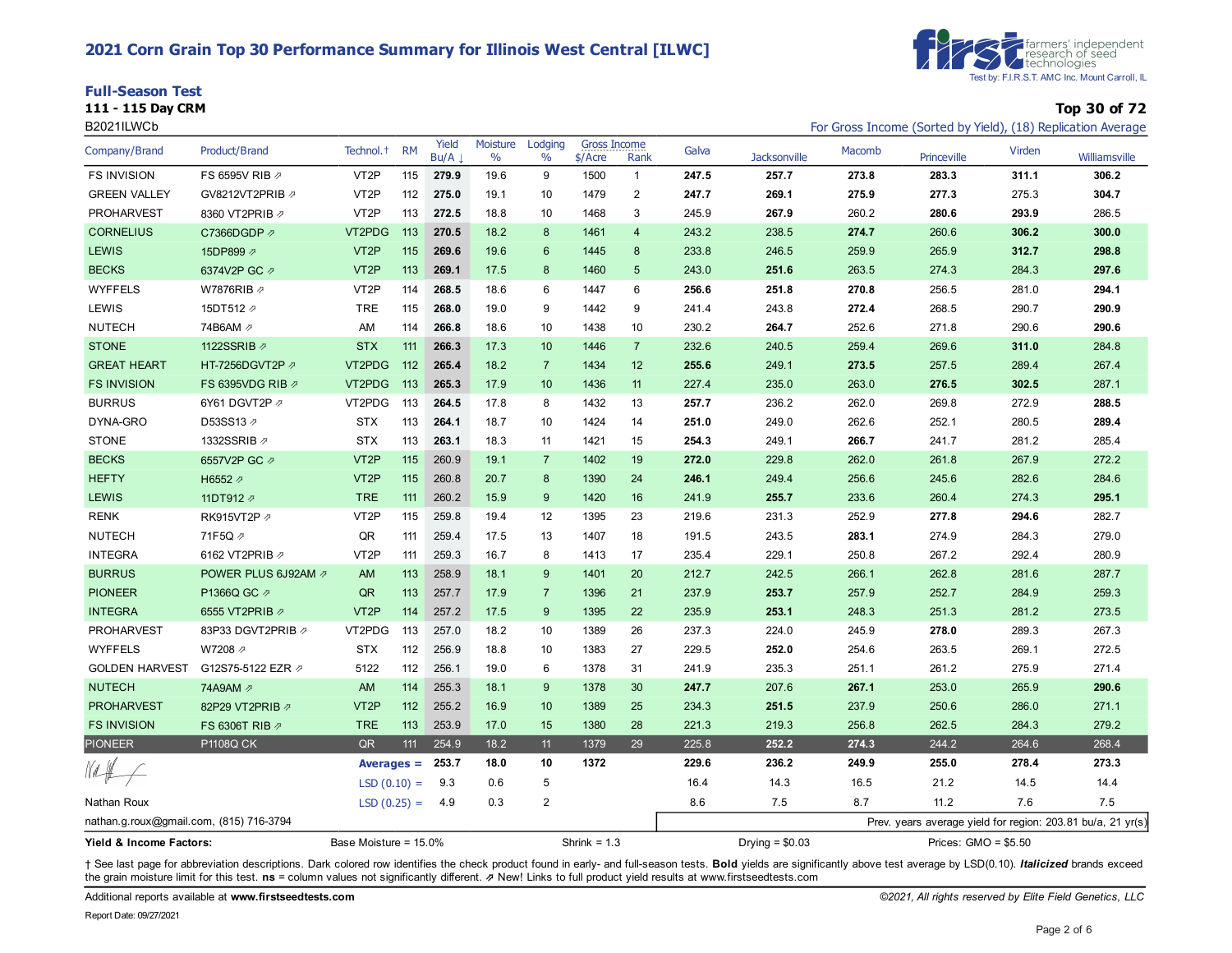

# **Early-Season Test Products (48 Total)**

| <b>Company/Brand</b> | <b>Product/Brand</b>  | <b>Technology</b> | <b>RIB</b>     | <b>RM</b> | <b>Seed Treat.</b>               |
|----------------------|-----------------------|-------------------|----------------|-----------|----------------------------------|
| Augusta              | A1060-3330            | 3330              | N              | 110       | CM, C2                           |
| Augusta              | A1259-5222            | 5222              | N              | 109       | $CM$ <sub>,<math>C2</math></sub> |
| <b>Becks</b>         | 6049V2P GC            | VT <sub>2</sub> P | Y              | 110       | Es                               |
| <b>Burrus</b>        | POWER PLUS 4C14AM     | AM                | Y              | 108       | Lum                              |
| <b>Burrus</b>        | POWER PLUS 5L44AM     | AM                | Y              | 110       | Lum, P1V                         |
| Cornelius            | C575DP                | VT <sub>2</sub> P | N              | 109       | CM,C2,Vi                         |
| Cornelius            | C7004DP               | VT <sub>2</sub> P | N              | 110       | CM,C2,Vi                         |
| FS InVision          | <b>FS 5515D2 EZR</b>  | 5222              | Y              | 105       | CM,C2,Vi                         |
| FS InVision          | <b>FS 5704V RIB</b>   | VT <sub>2</sub> P | Y              | 107       | AC, P5V                          |
| FS InVision          | <b>FS 5815V RIB</b>   | VT <sub>2</sub> P | Y              | 108       | AC.P5V,EDC-EL                    |
| FS InVision          | <b>FS 5909D2A EZR</b> | 5222A             | Y              | 109       | AC, P5V                          |
| FS InVision          | <b>FS 6017V RIB</b>   | VT <sub>2</sub> P | Y              | 110       | AC, P5V, EDC-EL                  |
| Golden Harvest       | G07G73-5122 EZR       | 5122              | Υ              | 107       | AVC,C2,Vi                        |
| Golden Harvest       | G10D21-5332 EZR       | 5332              | Y              | 110       | AVC,C5,Vi                        |
| Great Heart          | HT-6822VT2P           | VT <sub>2</sub> P | Y              | 108       | AC, P5V                          |
| Great Heart          | HT-6948VT2P           | VT <sub>2</sub> P | Y              | 109       | AC, P5V                          |
| Hefty                | H5444                 | <b>STX</b>        | N              | 104       | HC                               |
| Hefty                | <b>H5812 RIB</b>      | VT <sub>2</sub> P | Υ              | 108       | HC                               |
| Hefty                | <b>H5832 RIB</b>      | VT <sub>2</sub> P | Υ              | 108       | HC                               |
| Hefty                | <b>H5944 RIB</b>      | <b>STX</b>        | Y              | 109       | HC                               |
| Integra              | 5682 VT2PRIB          | VT <sub>2</sub> P | Y              | 106       | AC, P5V, EDC-B                   |
| Integra              | 5719 VT2PRIB          | VT <sub>2</sub> P | Y              | 107       | AC, P2, SU                       |
| Integra              | 5802 VT2PRIB          | VT <sub>2</sub> P | Y              | 108       | AC, P5V, EDC-B                   |
| Integra              | 6061 TRERIB           | <b>TRE</b>        | Υ              | 110       | AC, P5V, SU                      |
| Lewis                | 05DD690               | VT2PDG            | Υ              | 105       | AC, P5, EDC                      |
| Lewis                | 07DT081               | <b>TRE</b>        | Y              | 107       | AC, P5, EDC                      |
| Lewis                | 08DP739               | VT <sub>2</sub> P | Y              | 108       | AC, P2, B360                     |
| Lewis                | 09DD740               | VT2PDG            | Y              | 109       | AC, P5, EDC                      |
| Lewis                | 10DP719               | VT <sub>2</sub> P | Y              | 110       | AC, P2, B360                     |
| <b>NK Brand</b>      | NK1026-5332 EZR       | 5332              | Υ              | 110       | AVC,C5,Vi                        |
| <b>NuTech</b>        | 66C2Q                 | QR                | Y              | 106       | Lum, P1V                         |
| <b>NuTech</b>        | 68A7AM                | AM                | Y              | 108       | Lum,P1V                          |
| NuTech               | 69B9Q                 | QR                | Υ              | 109       | Lum, P1V                         |
| NuTech               | 70A8AM                | AM                | $\overline{Y}$ | 110       | Lum, P1V                         |
| <b>NuTech</b>        | 70F2Q                 | QR                | Y              | 110       | Lum, P1V                         |
| Pioneer              | P0825AMXT GC          | <b>AMXT</b>       | Y              | 108       | Lum                              |

| <b>Company/Brand</b> | <b>Brand/Product</b> | <b>Technology</b> | <b>RIB</b> | RM  | <b>Seed Treat.</b> |
|----------------------|----------------------|-------------------|------------|-----|--------------------|
| Pioneer              | <b>P1108Q CK</b>     | QR                | Y          | 111 | Lum                |
| Renk                 | RK700SSTX            | <b>STX</b>        | N          | 107 | AC.P5V             |
| Renk                 | RK710DGVT2P          | VT2PDG            | Y          | 107 | AC,P2              |
| <b>Renk</b>          | RK765VT2PRIB         | VT <sub>2</sub> P | Y          | 109 | AC.P2              |
| Renk                 | <b>RK782VT2P</b>     | VT <sub>2</sub> P | N          | 109 | AC.P5V             |
| Renk                 | <b>RK805VT2P</b>     | VT <sub>2</sub> P | N          | 110 | AC,P2              |
| Stone                | 0931SSRIB            | <b>STX</b>        | Υ          | 109 | AC, P5V, B-300     |
| Stone                | 6078RIB              | <b>STX</b>        | Y          | 110 | AC.P5V.EDC-B       |
| Wyffels              | <b>W4196RIB</b>      | VT <sub>2</sub> P | Y          | 105 | AC,P2              |
| Wyffels              | W4588                | <b>STX</b>        | N          | 105 | AC.P5V             |
| Wyffels              | <b>W5086RIB</b>      | VT <sub>2</sub> P | Y          | 107 | AC,P2              |
| <b>W</b> vffels      | <b>W6408RIB</b>      | <b>STX</b>        | Y          | 110 | AC.P5V             |

\* FIRST does not inspect products for refuge blend. N\* indicates the product was entered without a refuge component by the sponsoring seed company. Prior year entries may contain refuge blend.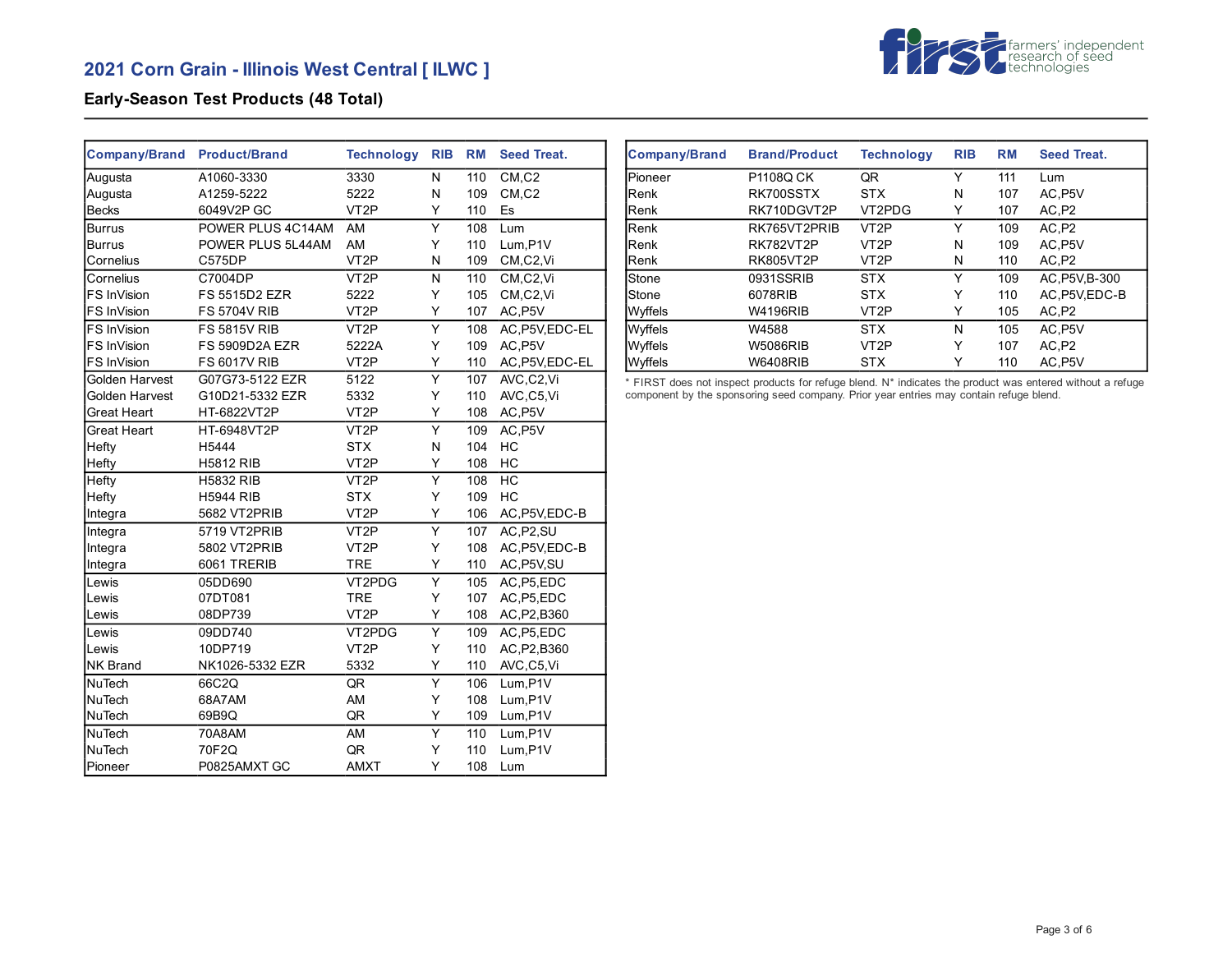

## **Full-Season Test Products (72 Total)**

| <b>Company/Brand</b> | <b>Product/Brand</b> | <b>Technology</b> | <b>RIB</b> | <b>RM</b> | <b>Seed Treat.</b> | <b>Company/Brand</b> | <b>Brand/Product</b> | <b>Technology</b> | <b>RIB</b> | <b>RM</b> | <b>Seed Treat.</b> |
|----------------------|----------------------|-------------------|------------|-----------|--------------------|----------------------|----------------------|-------------------|------------|-----------|--------------------|
| Augusta              | A2362 VT2P GC        | VT <sub>2</sub> P | N          | 112       | CM, C2             | Integra              | 6342 TRERIB          | <b>TRE</b>        | Y          | 113       | AC.P5V.EDC-B       |
| Augusta              | A3363 VT2PDG GC      | VT2PDG            | N          | 113       | CM, C2             | Integra              | 6410 VT2PRIB         | VT <sub>2</sub> P | Y          | 114       | AC, P5V, SU        |
| Augusta              | A5065-3110GT GC      | 3110              | N          | 115       | CM, C2             | Integra              | 6555 VT2PRIB         | VT <sub>2</sub> P | Y          | 114       | AC, P5V, SU        |
| Augusta              | A6362-5122-EZ GC     | 5122              | Y          | 112       | AVC,C5             | Lewis                | 11DT912              | <b>TRE</b>        | Y          | 111       | AC.P5.EDC          |
| Becks                | 6374V2P GC           | VT <sub>2</sub> P | Y          | 113       | Es                 | Lewis                | 12DT302              | <b>TRE</b>        | Y          | 112       | AC, P5, EDC        |
| <b>Becks</b>         | 6414V2P GC           | VT <sub>2</sub> P | Y          | 114       | Es                 | Lewis                | 13DT272              | <b>TRE</b>        | Y          | 113       | AC, P5, EDC        |
| <b>Becks</b>         | 6557V2P GC           | VT <sub>2</sub> P | Y          | 115       | Es                 | Lewis                | 15DP899              | VT <sub>2</sub> P | Y          | 115       | AC, P2, B360       |
| Burrus               | 6Y61 DGVT2P          | VT2PDG            | Y          | 113       | AC, P5V, B-300     | Lewis                | 15DT512              | <b>TRE</b>        | Y          | 115       | AC, P5, EDC        |
| Burrus               | POWER PLUS 6J92AM    | AM                | Y          | 113       | <b>BPS</b>         | <b>NK Brand</b>      | NK1239-5122 EZR      | 5122              | Y          | 112       | AVC,C5,Vi          |
| Cornelius            | 7228VT2P             | VT <sub>2</sub> P | N          | 112       | CM, C2, VI         | <b>NK Brand</b>      | NK1321-3120 EZR      | 3120              | Y          | 113       | AVC,C5,Vi          |
| Cornelius            | C7125DP              | VT <sub>2</sub> P | N          | 111       | CM,C2,Vi           | <b>NK Brand</b>      | NK1349-3220 EZR      | 3220              | Υ          | 113       | AVC,C5,Vi          |
| Cornelius            | C7270DP              | VT <sub>2</sub> P | N          | 112       | CM,C2,Vi           | NuTech               | 71F5Q                | QR                | N          | 111       | Lum,P1V            |
| Cornelius            | C7366DGDP            | VT2PDG            | N          | 113       | CM,C2,Vi           | NuTech               | 72B7Q                | QR                | Y          | 112       | Lum,P1V            |
| Dyna-Gro             | D51SS61              | <b>STX</b>        | N          | 111       | AC, P5V            | <b>NuTech</b>        | 74A9AM               | AM                | Y          | 114       | Lum, P1V           |
| Dyna-Gro             | D53SS13              | <b>STX</b>        | N          | 113       | AC, P5V            | <b>NuTech</b>        | 74B6AM               | AM                | Y          | 114       | Lum,P1V            |
| <b>FS InVision</b>   | <b>FS 6106X RIB</b>  | <b>STX</b>        | Y          | 111       | AC, P5V            | <b>NuTech</b>        | 74F3AM               | AM                | Y          | 114       | Lum, P1V           |
| <b>FS InVision</b>   | <b>FS 6306T RIB</b>  | <b>TRE</b>        | Y          | 113       | AC, P5V            | Pioneer              | P1108Q CK            | QR                | Y          | 111       | Lum                |
| FS InVision          | FS 6395VDG RIB       | VT2PDG            | Y          | 113       | AC, P5V            | Pioneer              | P1366Q GC            | QR                | Y          | 113       | Lum                |
| <b>FS InVision</b>   | <b>FS 6406X RIB</b>  | <b>STX</b>        | Y          | 114       | AC, P5V            | ProHarvest           | 81P88 TRERIB         | <b>TRE</b>        | Y          | 111       | AC, P5V            |
| <b>FS InVision</b>   | <b>FS 6595V RIB</b>  | VT <sub>2</sub> P | Y          | 115       | AC, P5V            | ProHarvest           | 82P29 VT2PRIB        | VT <sub>2</sub> P | Y          | 112       | AC, P5V            |
| Golden Harvest       | G12S75-5122 EZR      | 5122              | Y          | 112       | AVC,C5,Vi          | ProHarvest           | 8360 VT2PRIB         | VT <sub>2</sub> P | Y          | 113       | AC, P5V            |
| Golden Harvest       | G14N11-5222 EZR      | 5222              | Y          | 114       | AVC,C5,Vi          | ProHarvest           | 83P33 DGVT2PRIB      | VT2PDG            | Y          | 113       | AC, P5V            |
| Golden Harvest       | G15J91-3220 EZR      | 3220              | Υ          | 115       | AVC,C5,Vi          | Renk                 | RK826VT2P            | VT <sub>2</sub> P | N          | 111       | AC, P5V            |
| <b>Great Heart</b>   | <b>HT-7148TRE</b>    | <b>TRE</b>        | Y          | 111       | AC, P5V            | Renk                 | RK882TRE             | <b>TRE</b>        | Ν          | 111       | AC, P2             |
| Great Heart          | HT-7256DGVT2P        | VT2PDG            | Y          | 112       | AC, P5V            | Renk                 | RK895DGVT2P          | VT2PDG            | N          | 113       | AC, P5V            |
| <b>Great Heart</b>   | HT-7302VT2P          | VT <sub>2</sub> P | Y          | 113       | AC, P5V            | Renk                 | RK915VT2P            | VT <sub>2</sub> P | N          | 115       | AC, P5V            |
| <b>Great Heart</b>   | HT-7443VT2P          | VT <sub>2</sub> P | Y          | 114       | AC, P5V            | Renk                 | RK937VT2P            | VT <sub>2</sub> P | Y          | 113       | AC,P2              |
| <b>Green Vallev</b>  | GV8102VT2PRIB        | VT <sub>2</sub> P | Y          | 111       | AC250              | Stone                | 1122SSRIB            | <b>STX</b>        | Y          | 111       | AC, P5V, EDC-B     |
| <b>Green Valley</b>  | GV8212VT2PRIB        | VT <sub>2</sub> P | Y          | 112       | AC250              | Stone                | 1332SSRIB            | <b>STX</b>        | Y          | 113       | AC, P5V, EDC-B     |
| <b>Green Valley</b>  | GV8392VT2PRIB        | VT <sub>2</sub> P | Y          | 113       | AC250              | Stone                | 1521SSRIB            | <b>STX</b>        | Y          | 115       | AC, P5V, EDC-B     |
| <b>Hefty</b>         | <b>H6132 RIB</b>     | VT <sub>2</sub> P | Y          | 111       | HC                 | Stone                | 6368RIB              | <b>STX</b>        | Υ          | 113       | AC, P5V, EDC-B     |
| <b>Hefty</b>         | <b>H6244 RIB</b>     | <b>STX</b>        | Y          | 112       | <b>HC</b>          | Wyffels              | W7208                | <b>STX</b>        | N          | 112       | AC, P5V            |
| Hefty                | H6252                | VT <sub>2</sub> P | N          | 112       | <b>HC</b>          | Wyffels              | W7416                | VT <sub>2</sub> P | N          | 112       | AC,P2              |
| Hefty                | H6355                | <b>TRE</b>        | N          | 113       | H <sub>C</sub>     | Wyffels              | W7536DG              | VT2PDG            | N          | 112       | AC, P <sub>2</sub> |
| Hefty                | H6552                | VT <sub>2</sub> P | N          | 115       | <b>HC</b>          | Wyffels              | <b>W7876RIB</b>      | VT <sub>2</sub> P | Υ          | 114       | AC,P2              |
| Integra              | 6162 VT2PRIB         | VT <sub>2</sub> P | Y          | 111       | AC, P5V, EDC-B     | Wyffels              | <b>W7956RIB</b>      | VT <sub>2</sub> P | Y          | 114       | AC,P2              |

\* FIRST does not inspect products for refuge blend. N\* indicates the product was entered without a refuge component by the sponsoring seed company. Prior year entries may contain refuge blend.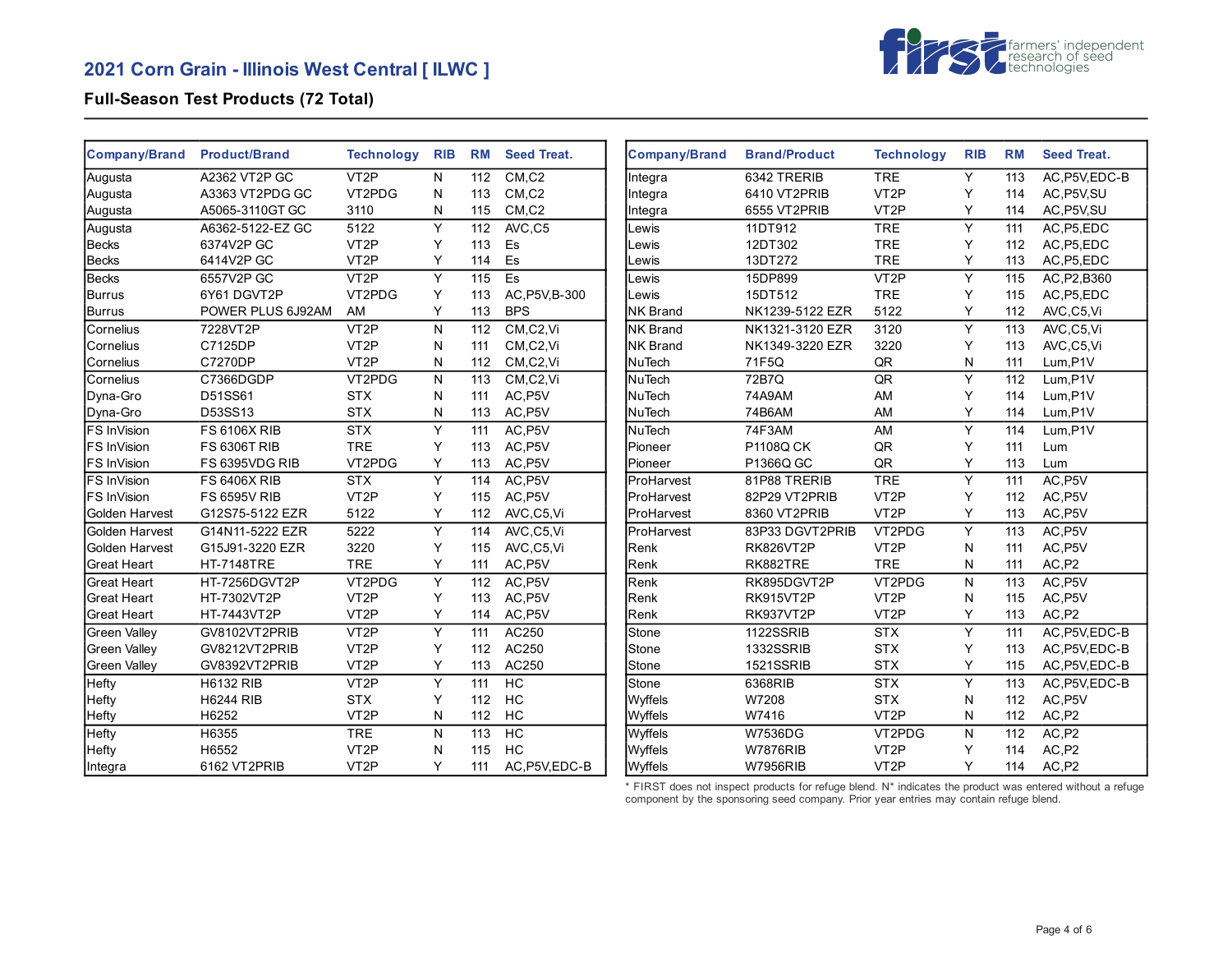# **Footnotes and Abbreviations Descriptions**



## **Brand Footnotes**

^ Innotech™ brand seed is distributed by Rob-See-Co, LLC. Power Plus® brand seed is distributed by Burrus. Innotech™ is a trademark of Syngenta. Power Plus® is a registered trademark of Corteva Agriscience.

CK Identifies a check product included in early- and full-season tests.

GC Grower Comparison product included by FIRST when space permits.

# **Corn Grain Technologies**

| 3110              | Agrisure <sup>®</sup> Viptera <sup>®</sup> 3110 (Vip, CB,LL, GT) |
|-------------------|------------------------------------------------------------------|
| 3120              | Agrisure <sup>®</sup> 3120 (CB, HX, LL, GT)                      |
| 3220              | Agrisure® Viptera® 3220 (Vip, CB, HX, LL, GT)                    |
| 3330              | Agrisure® Viptera® 3330 (Vip,CB,LL,GT)                           |
| 5122              | Agrisure® Duracade™ 5122                                         |
| 5222              | Agrisure® Duracade™ 5222                                         |
| 5222A             | Agrisure® Duracade™ Artesian® 5222                               |
| 5332              | Agrisure® Duracade® 5332 (Vip, CB, HX, RW, RW2, LL, GT)          |
| AM                | Optimum® AcreMax®                                                |
| AMXT              | Optimum® AcreMax® Xtreme                                         |
| QR                | Qrome™                                                           |
| <b>STX</b>        | <b>SmartStax®</b>                                                |
| TRE.              | Genuity® Trecepta™                                               |
| VT <sub>2</sub> P | Genuity® VT Double PRO®                                          |
| VT2PDG            | Genuity® VT Double PRO® DroughtGard®                             |
|                   |                                                                  |

NOTE: The refuge component genetics may vary in a refuge blend seed product.